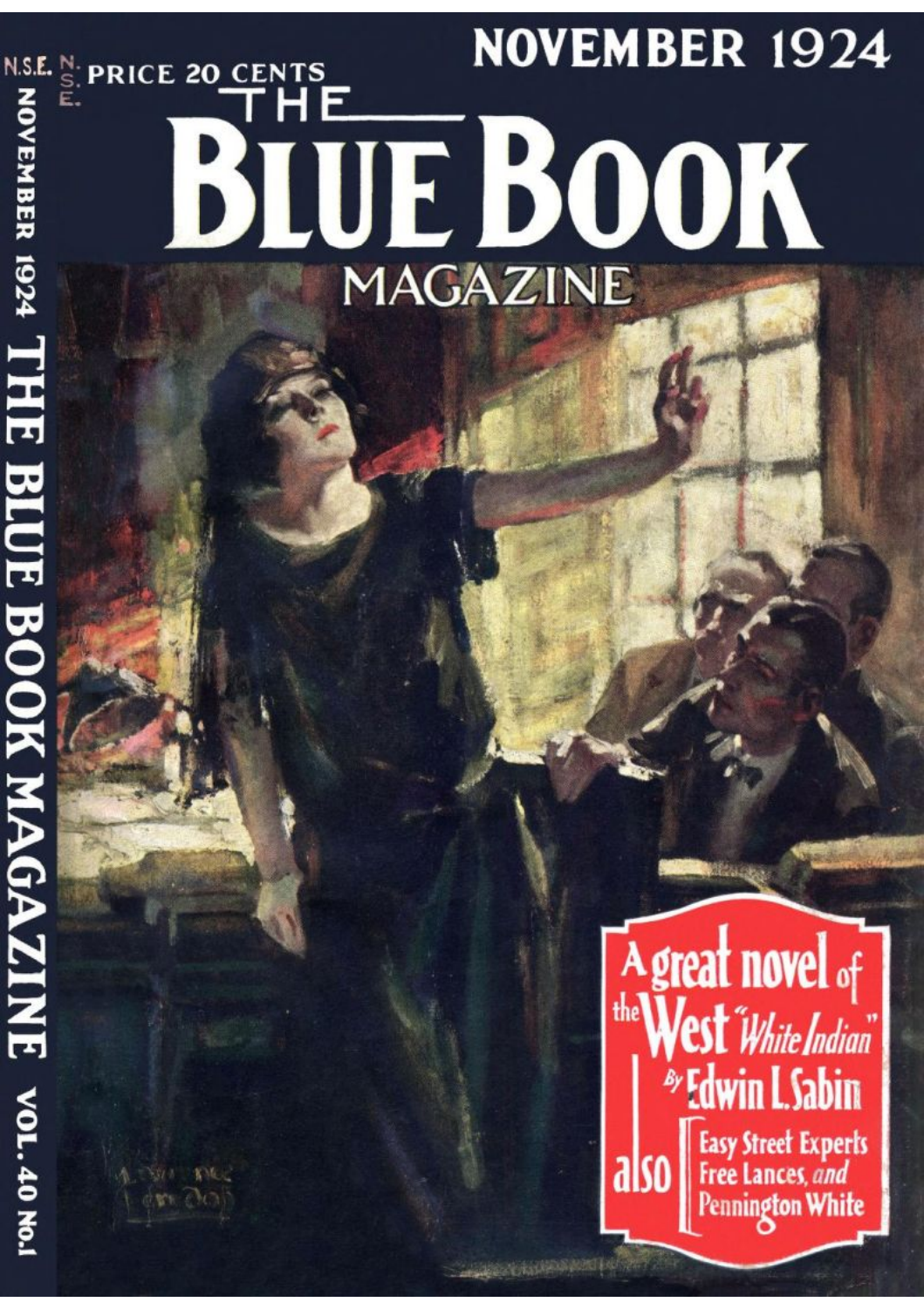#### **\* A Distributed Proofreaders Canada eBook \***

This eBook is made available at no cost and with very few restrictions. These restrictions apply only if (1) you make a change in the eBook (other than alteration for different display devices), or (2) you are making commercial use of the eBook. If either of these conditions applies, please contact a https://www.fadedpage.com administrator before proceeding. Thousands more FREE eBooks are available at https://www.fadedpage.com.

This work is in the Canadian public domain, but may be under copyright in some countries. If you live outside Canada, check your country's copyright laws. IF THE BOOK IS UNDER COPYRIGHT IN YOUR COUNTRY, DO NOT DOWNLOAD OR REDISTRIBUTE THIS FILE.

*Title:* The Four Red Circles

*Date of first publication:* 1924

*Author:* Henry Bedford-Jones (1887-1949)

*Date first posted:* Feb. 14, 2021

*Date last updated:* Feb. 14, 2021

Faded Page eBook #20210261

This eBook was produced by: Alex White & the online Distributed Proofreaders Canada team at https://www.pgdpcanada.net

This file was produced from images generously made available by Internet Archive.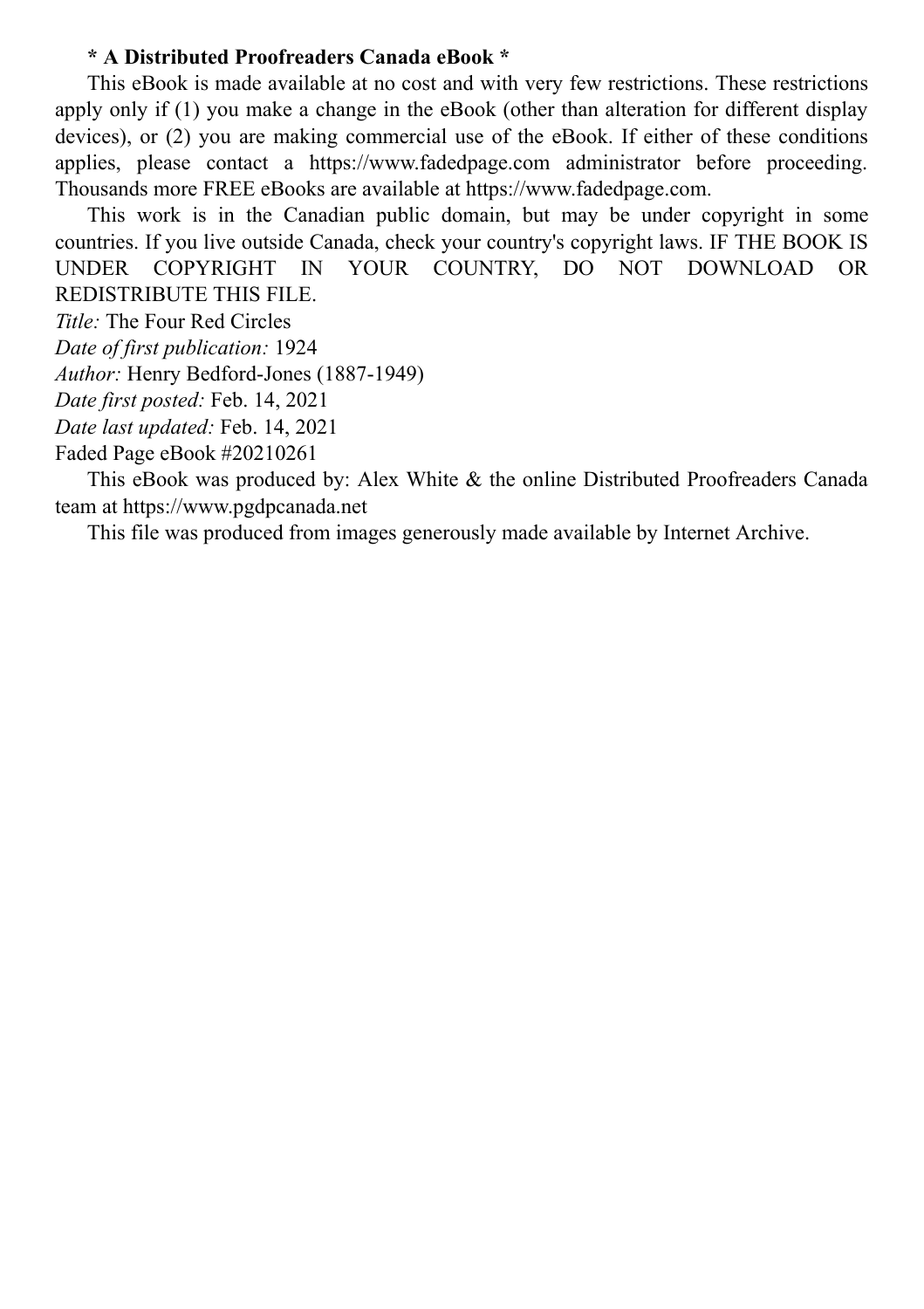

### *The Four Red Circles*

#### *By* H. BEDEORD-JONES

First published in *Blue Book Magazine*, November, 1924.

*One of the most tensely exciting stories ever written by the distinguished author of "Madagascar Gold," "Cactus and Rattlers" and many other well-remembered Blue Book Magazine successes.*

Coralie Smith, like a good many women in these degenerate days, knew too much for her own good, was proud of the fact, and was very attractive to the average man. Certainly Captain Maignan found her so, as she stood in all her trim, alert beauty at the gate of his lonely Saharan outpost and chaffed him about the four red circles. If he had been astonished by her appearance, he was stupefied and astounded by her departure, for Captain Maignan knew very little about her ability. Her mention of the circles, however, drew a swift protest from him.

"Mademoiselle, I beg of you!" he exclaimed in dismay. "Such words must not be heard by my men here, by your own men. Above all, you must not go to Bou Saffra, as the town is called on our maps. It is horribly unsafe, particularly just now—"

"Must not?" Coralie surveyed him with that dazzling smile of hers, thrice dazzling by reason of her starry eyes and golden skin and sun-bleached red-gold hair. She had long since passed the stage of mere sunburn, and was richly tanned. "You forget, I am a seasoned explorer, and even speak some Touareg; moreover, I am interested in these four red circles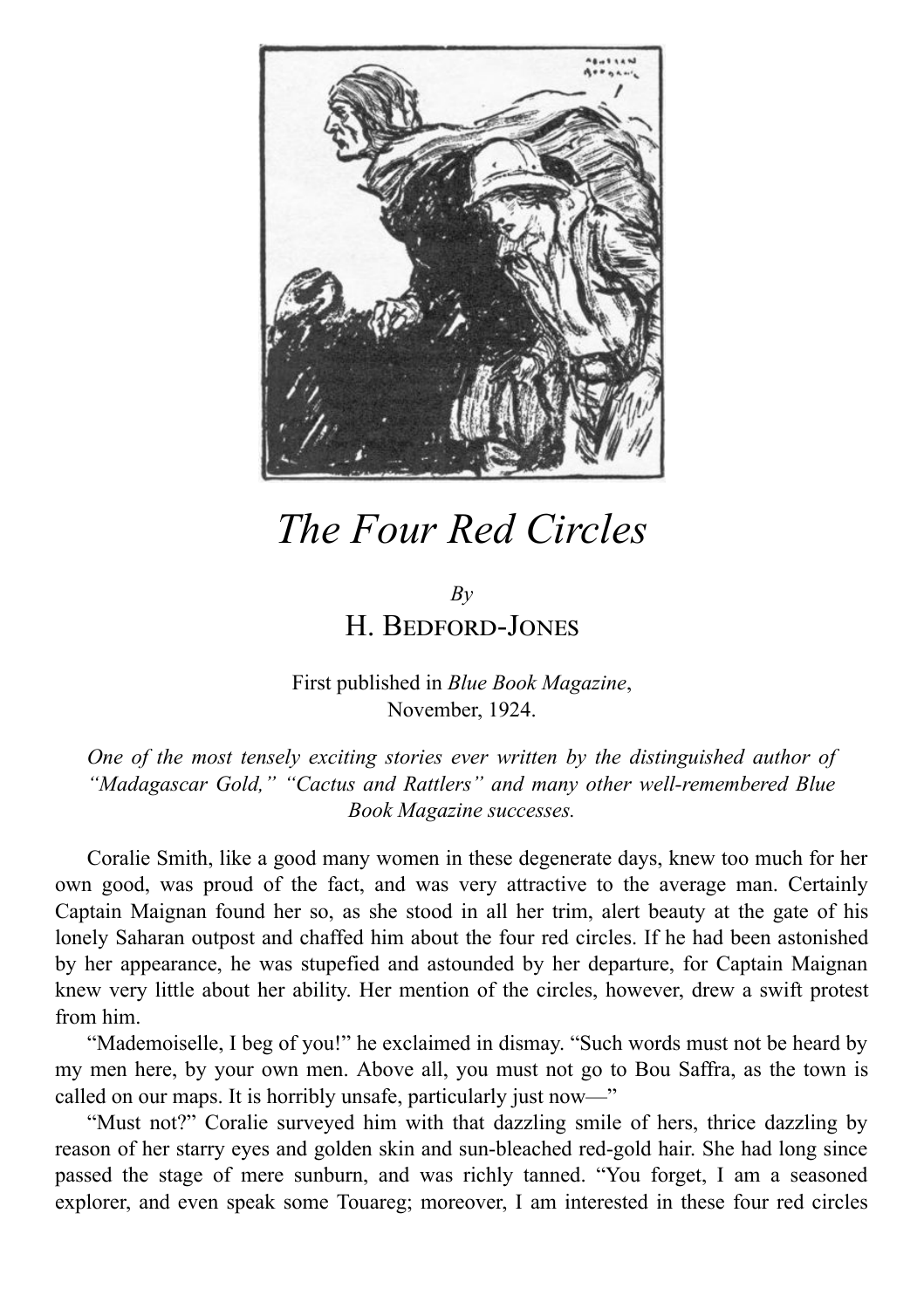which have caused so much consternation in your district. You promised to tell me what you know—all you know—about them. Please!"

Poor Maignan threw out his hands, helpless before such a woman. He swept his glance around the courtyard where the Senegalese of his detachment lounged, looked at the camels which Coralie's men were loading, wiped his brow, and began his recital.

"No white man has been to Bou Saffra—the Itessan tribe of Touareg live there, as you know, the oldest branch of the Touareg. The family uses four circles as a brand, for all their animals and livestock—"

Coralie laughed. "My dear Captain, I have written two monographs on the Egyptian and Tripolitan cattle-brands! And I know of the four-circle brand—the circles in a line. So, proceed."

"Yes, in a line," repeated Maignan. "Men have died, and there has been talk of these four red circles; it is a mystery, even to the manner of death. As you know, here in the A-ir district, the sultan is only a puppet. Each Touareg clan rules absolutely in its own region—"

"You have said that I know all this, and I do," said Coralie. "Pray come to the point. All the northern tribes are afraid of these four red circles, and there is some singular connection with Bou Saffra and the Itessan family brand. Just what do you know about the place?"

"The Itessan family possesses there a spot which all the Touareg believe to be holy ground, and they admit no visitors," said Maignan simply. "I know nothing more. Rumor tells how men die and babble about four red circles. That is all. The whole A-ir country is uneasy, and my five-and-twenty Senegalese are very unhappy men."

"You know nothing about a holy man there named Belkho el Bagdadi?"

"No," said Maignan, giving her a curious look. She smiled brightly, and gave him her hand.

"My dear Captain, I know more than you do, then. Come, I must leave—my camel is waiting. Thanks for your hospitality, for your kindness—"

"I beg you, wait here only a few days!" implored Maignan. "When that detachment of the camel-corps arrives, it will include many Touareg; I will go to Bou Saffra with you—"

"I am sorry; to delay is impossible," she returned. "*Au revoir*, dear monsieur!"

She turned to the gateway. The ten mehari, fine racing camels, were ready; that of Coralie was kneeling. She mounted in approved desert fashion, was neatly pitched into the saddle as the bubbling beast heaved, and waved her hand at Maignan.

He stood watching the line of beasts depart. Six of them bore supplies; Coralie Smith rode the seventh. The other three carried Abdul, a masked Touareg from Ahaggar, and two of his masked slaves. Under escort of Abdul, she was reasonably safe; he was well known to the French, being a prominent noble, and a man of great authority here in A-ir. None the less, Captain Maignan sadly shook his head, for he had served through the local insurrection of 1917, and knew a few things.

"A beautiful creature, and I am sorry for her," he reflected. "I would give something to know why that woman is going to Bou Saffra! She has one reason in her heart, and announces another reason openly."

He sighed, as he looked out across the great empty plateau where the caravan route of the central Sahara had worn great tracks ten feet deep in the course of centuries—the immense desert uplands where his tiny tricolor waved above a mud fort.

"A woman always has a reason," he said; "yet she is always unreasonable. *Hélas!*"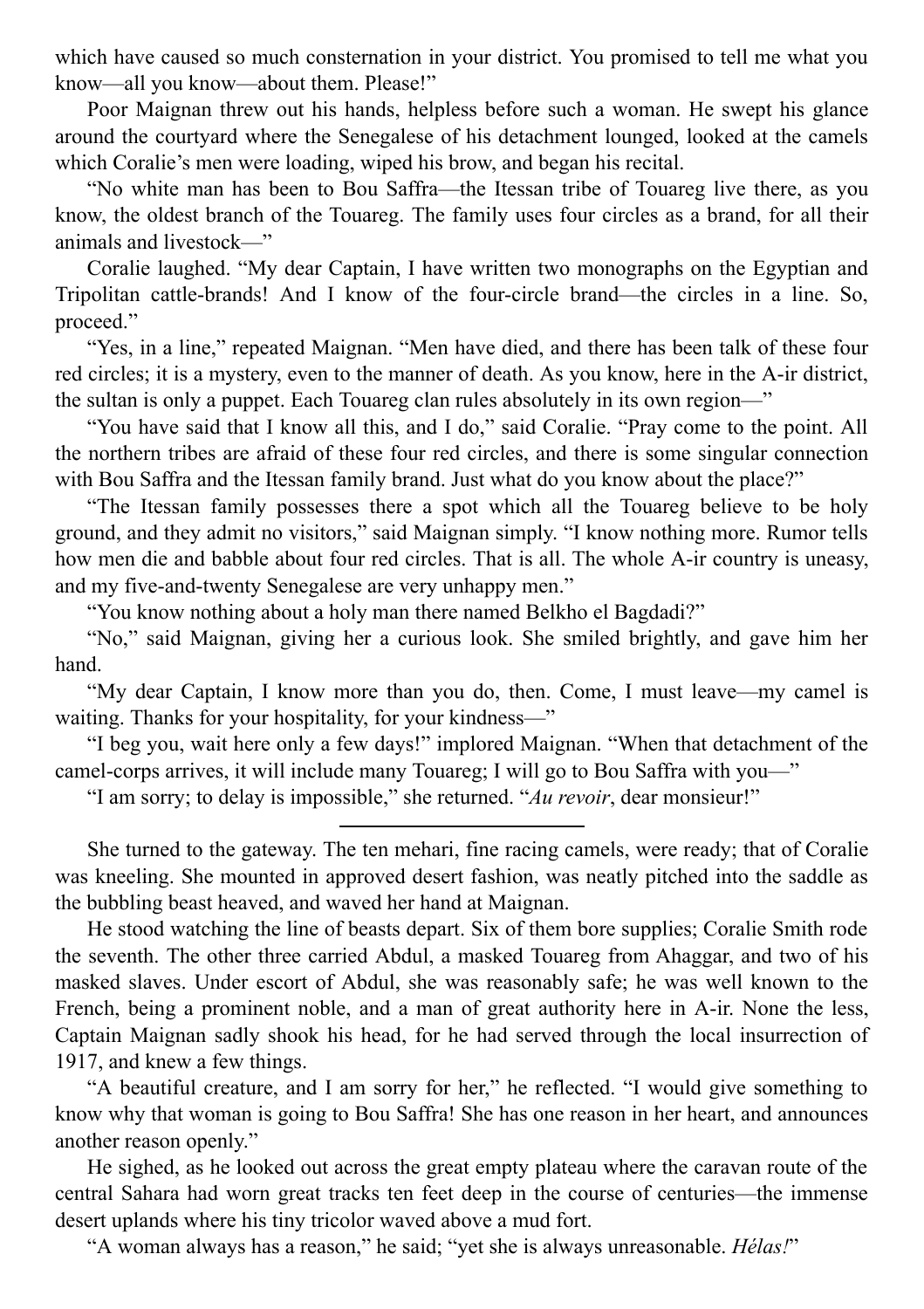"There is the place, *ya lella*," said Abdul, pointing. "This is your last chance to turn back; and as Allah liveth, I advise you to turn! These people are not Inghad, of the slave tribes. They are of the Imajeghan, the very noble clans, oldest and most secret of all our people, the Kel Tagilmus."

Thus the Touareg call themselves, from the veil or *tagilmus* which hides their fierce Berber faces from all eyes. Coralie Smith, however, appeared not to hear the warning; she gazed down the rocky slope at the valley beyond, her blue eyes bright and eager. Beside her the Touareg's eyes smote sharply from the slit of his dark blue veil and headcloth; his two slaves, veiled and armed like himself, followed his uneasy glances. One would have said that the white woman was less afraid than were these three riders of the secret tribe.

They looked across a narrow, stony valley set between sharp ridges of rock that formed high walls, abrupt on the opposite side, sloping more gently on this. Although the afternoon was advancing, shadow and sunlight were intensely black and white. Down below in the gorge was a pool of water, motionless as an azure mirror, with a few date-palms and acacias scattered about its verge and drainage; camels, mules and horses were in evidence. Beyond this pool was the village itself, stone-built, consisting of a large flat mosque and several dozen houses. Beside the mosque was a larger house than the others, to which Abdul pointed.

"There lives Belkho el Bagdadi, the holy man, who came from Bagdad bringing to the Itessan family a new Tariq or law of salvation. So, at least, is the report."

"I thought you said he had been captured as a slave?" asked Coralie quietly.

"Allah alone knoweth all things," was the grave response, evasive enough.

"You are sure that the name might not have been—for instance, Belcombe?"

"Belkho is a Tamajegh name," said Abdul, and transliterated it into Arabic and French, as he had done twice before this. Then he glanced at the sun, which was westering. "Do you wish to proceed, or to turn back? I have brought you here as I promised; Allah alone knoweth what the event will be, either to you or to us. I can promise you nothing, for these people are not of my family."

Coralie smiled. "On!"

Abdul silently led the way, her camel following his. As she let the beast pick its own trail down the winding, rocky slope, Coralie Smith looked down at the pool and village, and noted carefully the path; yet her thoughts were of the man who had vanished into the Sahara three years previously. The world had given Roger Belcombe up for dead; the army lists had posted Flight Commander Belcombe as missing; but Coralie Smith could never visualize the dead face of the man she loved, the man who had gone away into the empty air of the Sudan and vanished. To think this man dead was impossible.

So she came to Africa, spent long months learning the language, studying the people, and thereafter went on fruitless voyages into the desert. It was now a year since, in the bazaar at Khano, she had one day heard mention of Belkho el Bagdadi; she had been twelve months in tracing down that name, in reaching this spot in the almost unknown plateau of A-ir, the country of the Touareg. She knew only too well how bitter might be the truth, how unlikely it was that this holy man could be Roger Belcombe; but because Belcombe had served on the Bagdad front and knew his Moslems thoroughly, the clue could not be idly passed by.

Then had come Abdul the faithful, bringing her rumors of this saint. Mystery surrounded him; he dwelt afar in the desert, Allah had endowed him with powers of life and death; the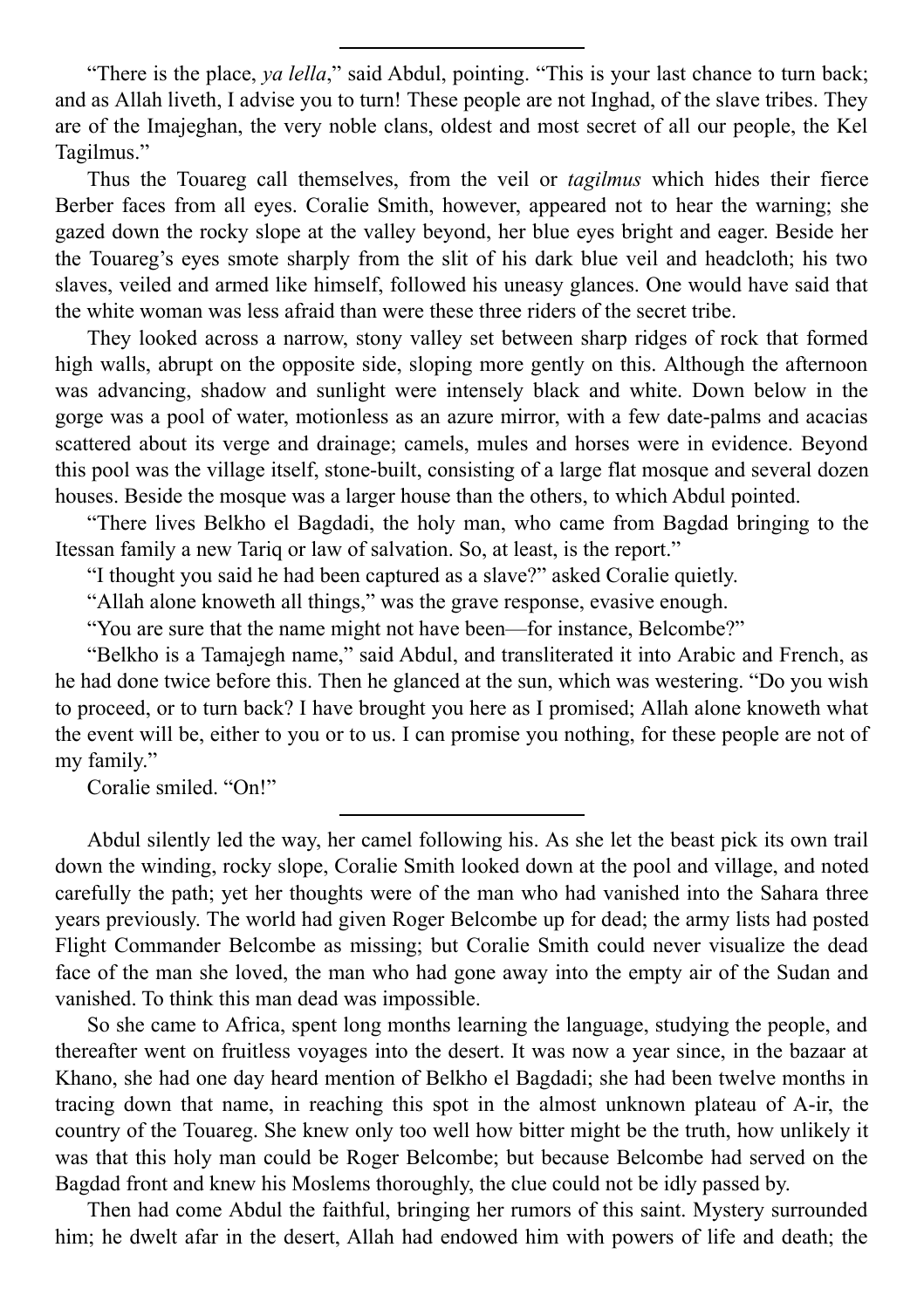jinn obeyed him, for he had brought from Bagdad the mystic Seal of the great Suleiman, of three triangles interwoven in a star—and so forth. Nothing definite, but men died and babbled of four red circles, and bazaar gossip linked this with the Itessan family, and the holy saint of Bou Saffra. There was nothing definite, but the French were disquieted, and there was talk of an expedition to Bou Saffra, as the place was mapped, to properly overawe the Touareg before a new Mahdi should arise.

As the ten mehari filed down to the valley floor, sunset was drawing near. The arrivals had been seen and were awaited; a dozen horses were pricking toward them, bearing blue-veiled riders whose lances and rifles glittered in the reddened light. There was no hurry, no confusion. The Itessan riders came forward calmly, others following in smaller groups, without shouting or powder-play. Abdul hastened his beast and presently addressed the Touareg in their own peculiar pre-Arab language. They listened to him, made no response, only wheeled their horses and left him to follow. He made a signal to Coralie Smith and rode on, the mehari trailing behind.

So they came into the village, and from the mosque ascended a quavering singsong voice, the call to sunset prayer. Coralie looked about at the unveiled women, the Touareg dismounting, the thronging children; then these were on their knees, Abdul and his two fellows joining in a short two-bow prayer and adding a *ratib* for their safe journey. Coralie did not dismount, for she never made any pretensions to being one of "the enlightened," and usually gained a corresponding respect from the men of the desert. She sat watching, her gaze flickering to the recessed windows of the house where lived the holy man from Bagdad; but those recesses were empty.

Now the prayer was over. Coralie's camel knelt, and she joined Abdul and his two men. The Touareg thronged about in silence, and she thought that Abdul seemed uneasy before this reception, before the lack of all response to his words. After a little time the door of the house of the saint was opened. From it came a tall man who uttered a few short, sharp words. Abdul replied, and was given a peremptory answer. He turned to Coralie, and spoke in French:

"I have told them that you came to see the man of Bagdad; they say he sleeps now and you must wait until morning. This is the chief of the village. I do not like the looks of all this, mademoiselle. If there is trouble, mount and ride while we hold them. There has been no threat; yet—"

He shrugged, and at a word from one of his own men, turned. The tall Itessan chief came forward to him and threw back his burnous, then placed something in the hand of the astonished Abdul. Coralie leaned forward to see what it was, and was amazed to behold an ordinary white paper envelope, upon which were scrawled four irregular circles in red, newly done.

The crowd suddenly fell back, leaving the new arrivals in a group. Abdul turned over the envelope, which appeared quite empty, with an air of perplexed dismay. Then, as though coming to a decision, he tore swiftly at one end of the paper, and peered into the empty envelope. It was empty, yes; and yet—

From Abdul broke a wild, sudden cry of unbearable anguish. He clapped both hands to his face, ripped away his veil and headcloth—the greatest shame of a Touareg man—and with a frightful scream plunged into a blind run. He ran only ten steps, then staggered and fell prostrate in the sand, and lay there motionless.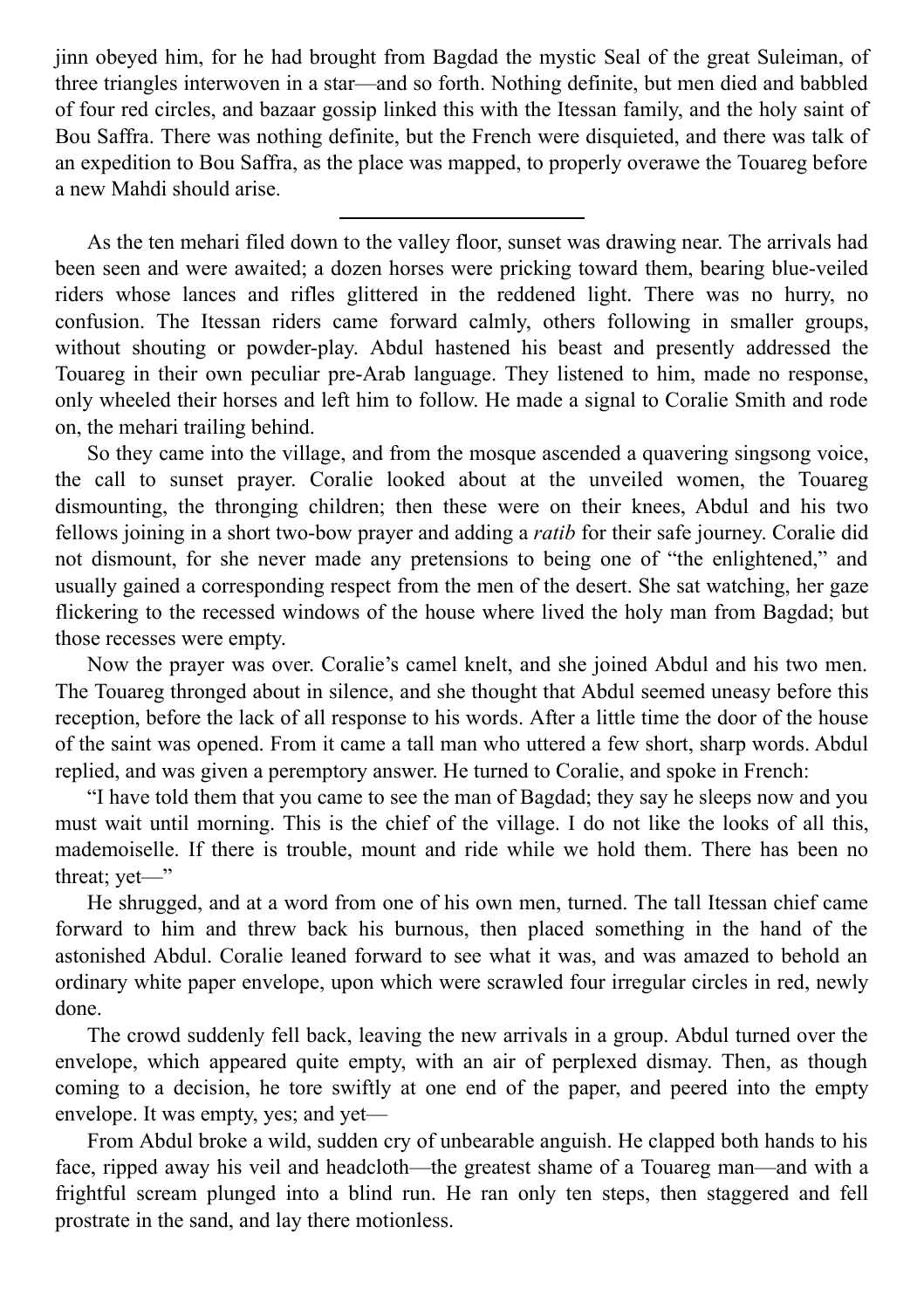The crowd surged forward, without a word, and weapons slithered out. Abdul's two slaves tried to fight, but before they could pull trigger were shot down and knifed. Coralie Smith found herself held helpless in the grip of two men, and the tall chief came to her. In that same ominous silence he deliberately searched her, removed her pistol and belt, jerked the watch from her wrist. Then she was bound and shoved into the same house from which the chief had emerged—the house of Belkho el Bagdadi.

Like most real Touareg houses, this one was orientated and had two rooms; unlike most, it had also an upper room, attained by a ladder and trapdoor, situated above the room in which Coralie Smith lay bound upon a mat. And while she lay there waiting for the swift sun to plunge over the rim of the world and draw tropic night in his train, Coralie observed certain things. Her observation was singularly close and accurate.

Fortunately for herself, Coralie was no heroine of fiction—somehow these heroines never observe things on the desert. They do not know that Arabs are keener trailers than any Mohawk; they fail in the knowledge of tremendous trifles, such as the ablutions and the eating-hand of an Arab; they are not alive, in a word, to the realistic side of their desert sojourn. Coralie was fully alive to it. She had seen Abdul die, and his two men murdered at her side, but she was not particularly overcome by horror or hysterics; one never is, in real life, unless the horror goes too far. However, she was keenly sensible of two things; first, her own position, and second, that of the man from Bagdad in the upper room. So, instead of bothering her head about theoretical problems such as that of the four red circles, she concentrated on actualities.

Shortly after her enforced sojourn began, she perceived the chief of the village and two of his men come into the house. These three carried her personal belongings, but none of the provisions or other luggage, and bore them up the ladder. Of the room above, she was unable to see anything. The three men came down again; the trapdoor closed behind them; and they stood conferring in low tones.

Coralie watched them closely, finding something singular in their conversation.

Coralie waited for a scream, the sound of a fall, from above. None came. She was far from comprehension of the whole matter; yet she had formed an opinion. This in itself was a distinct achievement.

Twilight was gathering when two strapping Touareg women entered and came to her. One set down a bowl of *kouskousu* while the other untied her arms. When she spoke, they shook their heads and pointed to the bowl; so she began to eat mechanically, her nerves in suspense, her thoughts still busy with what had so recently transpired, as she waited for some sound of

Unable to watch their faces, unable to comprehend their language, which was not like the little northern Touareg she had picked up, Coralie had only their gestures on which to base an opinion; yet she formed one. This opinion was that these three men here stood in active hatred and fear of El Bagdadi up above. Then, presently, the three stood farther apart, drew back from one another. The chief took from beneath his burnous an envelope duplicating that given Abdul—an envelope on which were clearly marked the four red circles. A last word; then, with a sudden air of decision, the chief darted to the ladder and climbed it, thrust up the trapdoor with one hand, and with the other slid the envelope into the upper room. Then he descended, and after a careless glance at the captive woman, all three men left the house.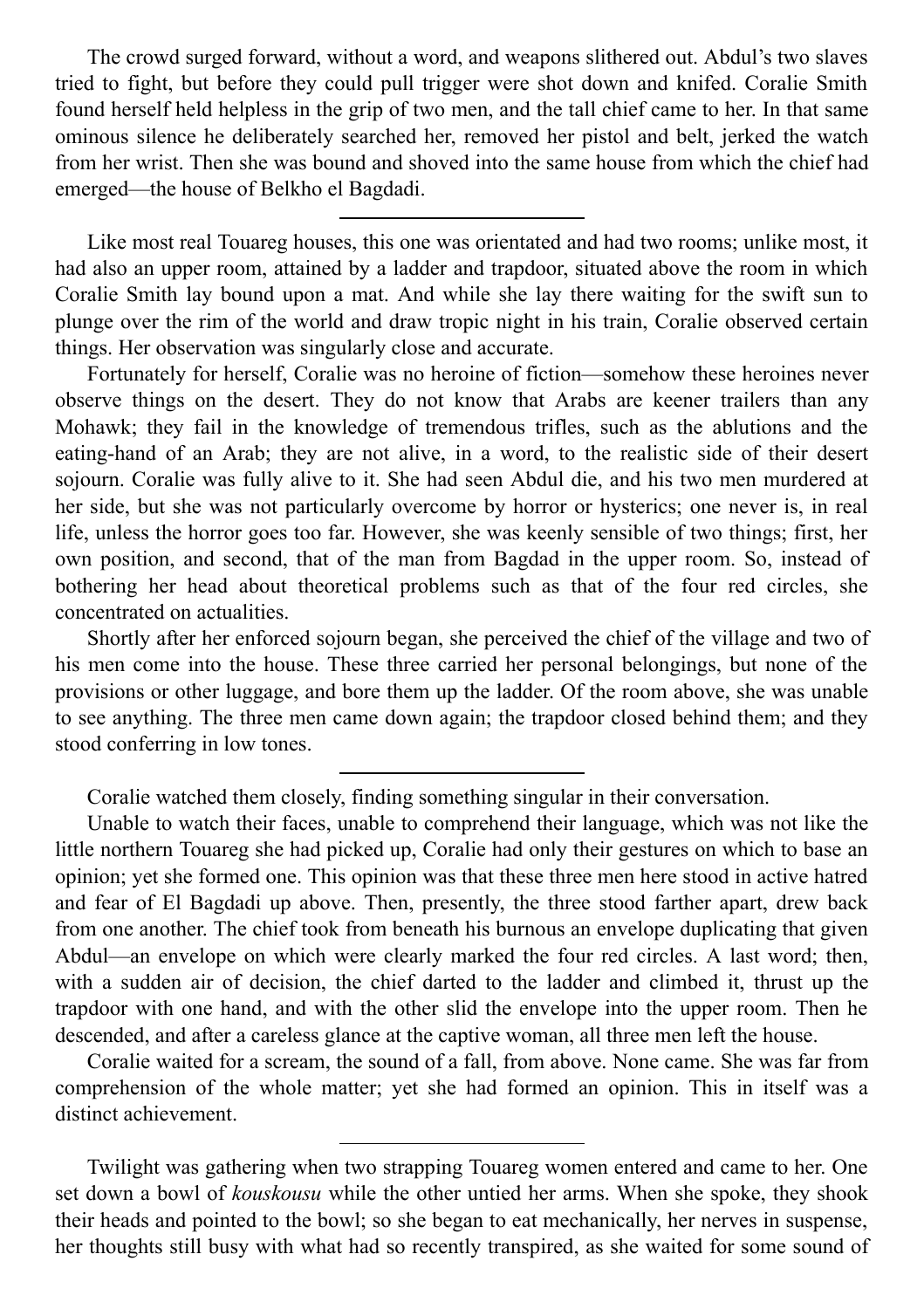death from above. None came. When she had finished the bowl of food, the two women stooped over her to tie her wrists again. Coralie submitted meekly, but held her arms out in front, fists clenched, for the operation. The two women, evidently in high contempt, drew the lashings tight, left her ankles unbound as before, and departed. Darkness, swift night of the desert, was falling.

Coralie smiled slightly. In wandering to and fro across the face of the Sahara, she had picked up a thing or two not found in novels. For example, it is difficult to cast an efficient lashing about one's arms, short of dislocating them, when they are held out in front with rigid muscles, and her arms had by no means been dislocated.

Coralie fell to work with sharp teeth, and in ten minutes her hands were free. Her sole obvious weapon had been removed, but now she opened the trim khaki shirt below her burnous and bared her bosom to the darkness. Between her breasts, comfortably snug and safe from any but the most careful search, was fastened a tiny, ugly little automatic. She took the pistol from its holster, freed herself of the holster, and then searched her pockets. Nothing remained to her except a few loose French sulphur-matches and a packet of Algerian cigarettes.

For a space she sat in silence, reflecting. Why had that message of mysterious death been given the man in the upper room? From jealousy of his power and sanctity, no doubt; it had not been done by general consent of the tribe, certainly. The furtive movements of the village chief and his two men pretty well explained themselves.

Suddenly, in the silence, Coralie caught a slight sound from above—the shuffling tread of a foot. So, the man from Bagdad was not dead? She rose, drew her dark burnous tightly about her, went to the ladder. From the village outside came no sound; all was dark, silent, abandoned to the night. She set foot on the ladder and started up. Scrutinizing the trapdoor above, she found no glimmer of light around its edges.

"Boldness is the only possible course," she reflected, and got out her matches. "Either that man is Roger—or he is not."

She ascended to the trap. There, listening, she once again heard the faint thud of a footstep, but was certain that the upper room was in darkness. Deliberately she put up one hand, slightly lifted the trapdoor, verified the darkness above; then, coming to the next rung of the ladder, she supported the door on her head and shoulders and scratched a match. She held up the sliver of blue flame into the room above.

She had a glimpse of a tall veiled Touareg figure, whirling about in alarm at the light. Then, under her very hand, at the edge of the opening, she saw the envelope with the four red circles.

"For the love of heaven put out that light!" cried the voice of Roger Belcombe.

"It's really you—really you!" murmured Belcombe in a low voice, as he held Coralie against him in the darkness. "I saw you arrive—gad, it's beyond belief! My dear, my dear, what are you doing here? Why did you come to this place?"

"To find you, of course," said the girl, and laughed softly. Then, in a few vivid words, she etched for him an outline of the past three years. Belcombe swore under his breath.

"Coralie, you're wonderful! But you don't know what—"

"Let me light that candle," she suggested. He exclaimed sharply, urgently.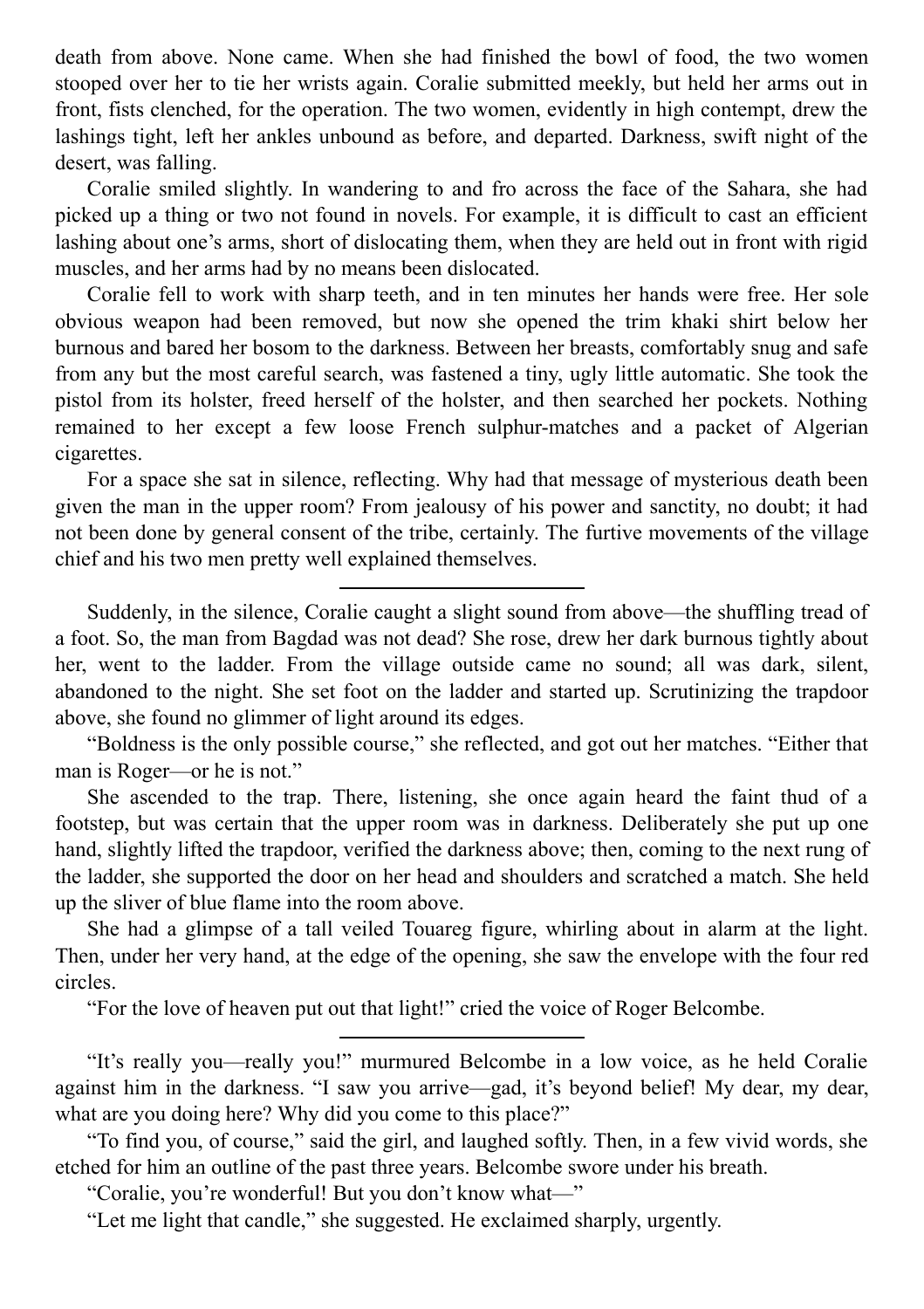"No, no! They must think I've been finished off. That rascally chief expects to find me dead in the morning—"

"Suppose you elucidate those four red circles, then," she said composedly, and touched his cheek in the darkness. Belcombe uttered a low, helpless groan.

"Three years ago! You know, dear, some of these Touareg had flooded over into the Sudan and were making trouble. I was sent to the force driving them back—was sent with a load of grenades and some cylinders of the new NX3 gas. Well, I crashed, and they got me. There was just one slim chance of getting out alive, and I took it. Told 'em that I had come from Bagdad for their benefit, got hold of the chief and outlined things; I was always up on their religion, you know. They brought me here with my load, and I've been an emissary of murder for these devils. The chief wasn't fooled, but the others were; I managed to impose on them with parlor tricks, and one thing or another—"

"But the envelopes?" breathed Coralie. "There's one here, on the floor—"

Belcombe laughed. "Until recently I kept the thing secret, but the chief finally caught on to the hang of it. He took away the last cylinder of gas and managed to fix up his own. The thing is just an envelope, carefully made air-tight except for one opening; by this opening I inject gas from a cylinder, then seal it over. When the envelope is torn open by anyone, the escaping gas is nearly always deadly—just enough of it. Takes a nice hand to do it rightly, my dear; the four red circles, the tribal brand, is only part of the hocus-pocus. These Touareg don't rightly understand; they're superstitious. They've kept me a prisoner—I haven't been outside this room in two years—"

"You poor thing!" said Coralie, and snuggled against his cheek. She perceived that he was on the verge of breakdown; his voice and manner were very shaky. "Get your veil back on, now, and we'll be going. I have a pistol here."

"Impossible. There's always a guard watching the trails, and we'd never get by. Besides, the chief is devilish jealous of me and suspects that I'd make a break. I've tried it twice—"

"So much the better. We can get camels or horses at the pool, if the guard is not posted here in the village. What about those grenades? Have you any here?"

"Yes, all my stuff was brought along; but probably they're spoiled now."

Coralie nodded to herself. She could understand perfectly that this man had been dispirited, broken down, rendered hopeless. With his wits he had fought for life, but the struggle had left him weakened; the long confinement had shattered his old fine spirit. So she thought, not knowing all the truth.

"You need me, evidently," she said calmly. "Get some of those grenades and come along. No talk, now! Is the village guarded?"

"No; the approaches to the upper plateau only—"

"Then we'll get horses, which are faster to get going than mehari. We'll ride over or through the guard, and go. It's simple enough."

In the darkness, a slow laugh broke from Belcombe.

"Yes," he said bitterly, "it's very simple. So simple that I have been here considerably over two years.

"Never mind being nasty," she retorted. "Have you no faith?"

"What I had, I lost long since."

"Then you're a fool. Hurry with those grenades, now. Sure you have 'em?"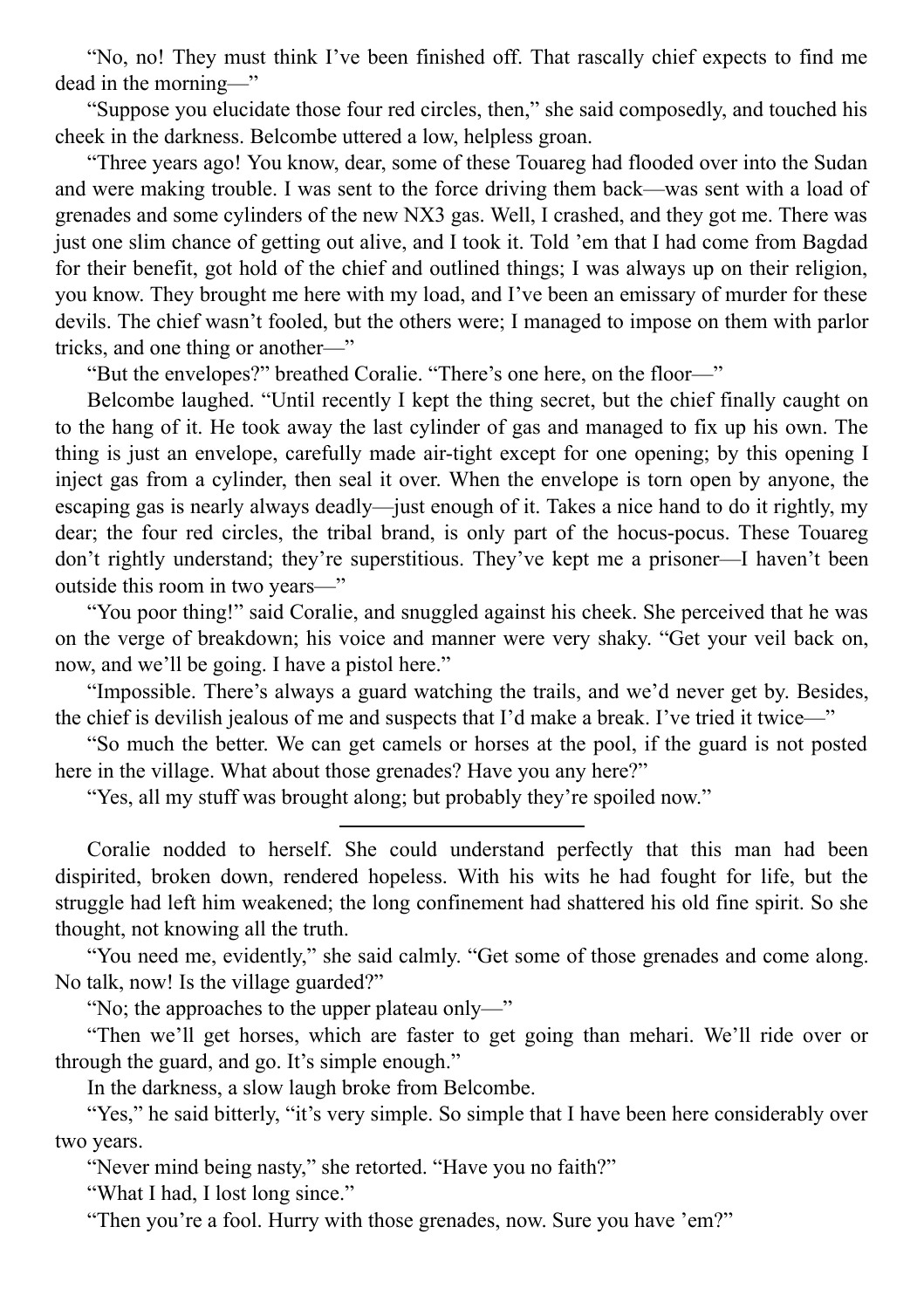"Quite. At times I've contemplated pitching them out wholesale at the village—have come near to it, in fact, except that it would not have helped me to escape."

"Never mind being garrulous," she said curtly, trying to rouse and spur his spirit. "No more time to waste now. Come on."

Beneath her short speech, she was horribly anxious. She realized only too well that this was not the laughing, efficient Roger Belcombe she had known in earlier days. How this long captivity had sapped his spirit! She must be the man of the two this night. No doubt something of this same thought went leaping to the brain of Belcombe himself, for when he swung up the trap and she told him not to fumble on the ladder, he uttered a low groan.

"Coralie, ha' mercy on me! You don't know all—I'm far gone."

"You poor sweet thing!" For an instant she hugged his face against her breast in a swift, incredible access of motherliness. Then, pulling apart his veil, she kissed his lips twice.

"Now, down with you!"

He went fumbling down the ladder, and presently she was down after him. They went together to the doorway that opened on the village—the house, like all Touareg dwellings, had three openings.

There was no sound, no light, save the soft tinkle of some stringed instrument drifting from some far house, and the flicker of a candle in one window. The night was cold, starry, clear, and Coralie knew that in an hour or two a glorious hunter's moon would be swinging up the sky to lade their road with peril. It could not be helped.

"Go ahead," she said softly, and Belcombe obeyed. Ah, that old, free, nervous stride of his! It was good to see. Clutching her pistol, the girl followed.

The open space before the houses, deep in soft sand, gave back no sound of their steps. Coralie's swift glances found no leaping light, no fierce yell of discovery, no tumultuous figures piling forth in alarm; the escape was, apparently, ridiculously easy. Yet she was not deceived, for with her lingered those sad and hopeless words: "So simple, that I have been here considerably over two years—"

They sluff-sluffed through the looser untrampled sand toward the pool. This hung like a mirror of black bronze under the trees, shimmering back the starlight; animals loosely strung out, not frightened, but inspecting the arrivals incuriously. Belcombe turned and spoke softly in Arabic, not to startle the beasts.

"Mehari or horse?"

"Horses," said Coralie with decision. "We must get away instantly."

"Then they'll run us down tomorrow—" he objected.

"For tomorrow, trust God!"

"*W'Allah alim!*" he said, bitterly. "Only God knows!"

He sat down on the sand, drew out his knife; there was a sound of ripping cloth. His toughly woven veil and headcloth ran into strips. Bareheaded, he rose, and she saw his profile against the stars; she choked a little sob in her throat, but said nothing. He had changed.

In five minutes Belcombe swung her up to the hollow of a sleek back, and got another beast for himself; holding the cloth-strip reins, tied about the jaws of the horses, they sent the beasts on. No trouble, no discovery, no alarm. It would have been incredible, had not Belcombe known only too well of the guard that was kept on the upper trail.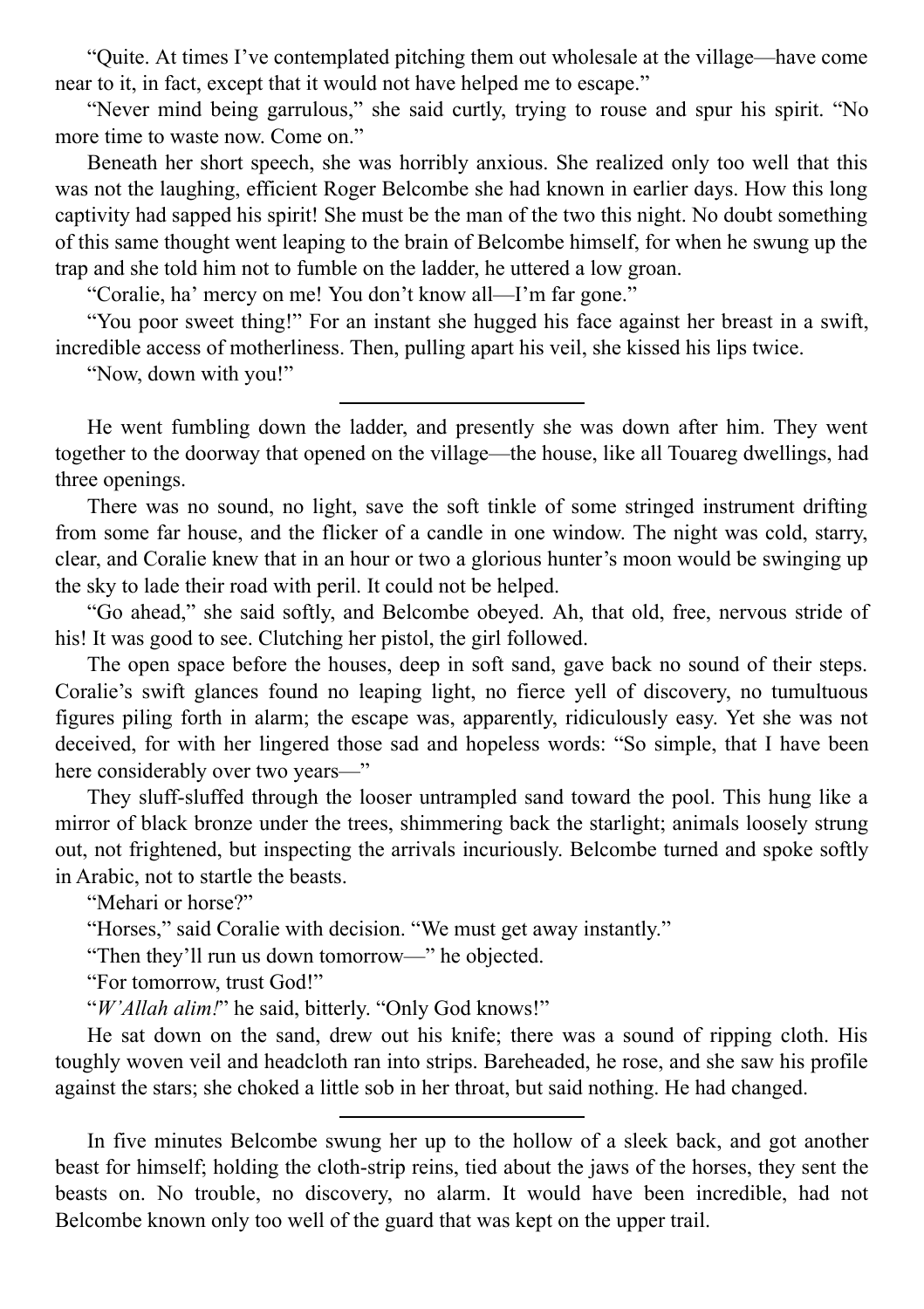Coralie, who had carefully conned the descent to the valley floor, led the way up the sloping hillside opposite the village. She attempted no evasion, no concealment, but urged her beast straight on. She could not comprehend the danger. The fact that she had found Roger Belcombe, that he was riding here at her stirrup, filled her world with unrecking delight and happiness, mad exultation. No miracle was impossible, after this!

Then came rude awakening. A voice from above spat forth at them; dark shapes of men thronged the trail ahead. Belcombe made response, in that strange Berber tongue of these folk, and for a moment Coralie thought the path would clear. Then, in the starlight, they saw the bare head of the man from Bagdad. One shrill yell clipped out, and a tall Touareg leaped up with a flash of steel.

Coralie pistoled him.

Yells resounded; the horses plunged; bullets whistled. From the road ahead of them vomited a blinding concussion—a grenade that Belcombe hurled. Coralie shot again and again; somehow she controlled her frantic horse, forced him ahead. The road was clear now, and in five minutes they were galloping side by side along the winding desert trail, where only patches of camel-scrub broke the sandy waste. Gone was the village, gone the valley and the tumult; gone was everything; here were only the desert, and peace, and the white stars.

"Feel better?" asked Coralie after a time.

"Wait for the moon," he responded grimly.

She laughed, and pointed to the blur of light on the horizon.

"It's coming!"

"Do you know where you're going? Which way headed?"

"*W'Allah alim*—only God knows!" she returned the ever-present Arab ejaculation at him. "Allah, the Compassionate, the Merciful! Is not the fate of man written on his forehead?"

She was to remember those words later, and the deep, half-throttled groan which escaped the man; but as yet she scarcely remarked the sound.

They brought down the horses to the swift hand-gallop that could cover untiring miles not the gallop of desert fiction, but the steady pacing of the real desert horse. The moon came up, a golden disk that imperceptibly became smaller in mounting, and donned a silvery sheen. An hour passed, and another.

"I brought a water-skin," said Belcombe. "May I have a cigarette, if you have one? It's against the custom of the Touareg to smoke—especially a holy man."

They drew up together and plodded along in a walk, smoking, taking a gulp of water from the skin about Belcombe's waist. She blessed his forethought in bringing it.

"With this moon, they'll be on the trail now," said Belcombe. "Those devils can track, I can tell you! Follow a spoor at a gallop."

"*W'Allah alim!*" said she, and laughed.

It was only half an hour later that her horse put foot in hole and plunged down with a broken leg.

Captain Maignan, whose Bourbon blood ran still gallantly in sun-dried veins, lighted a cigarette and listened to the report of his scouts, sitting his gaunt mehari with easy grace. The two score men behind him, half of them Touareg, all of them members of the camel-corps which scoured the desert for France, waited immobile, high-strung. The scouts delivered a brief report.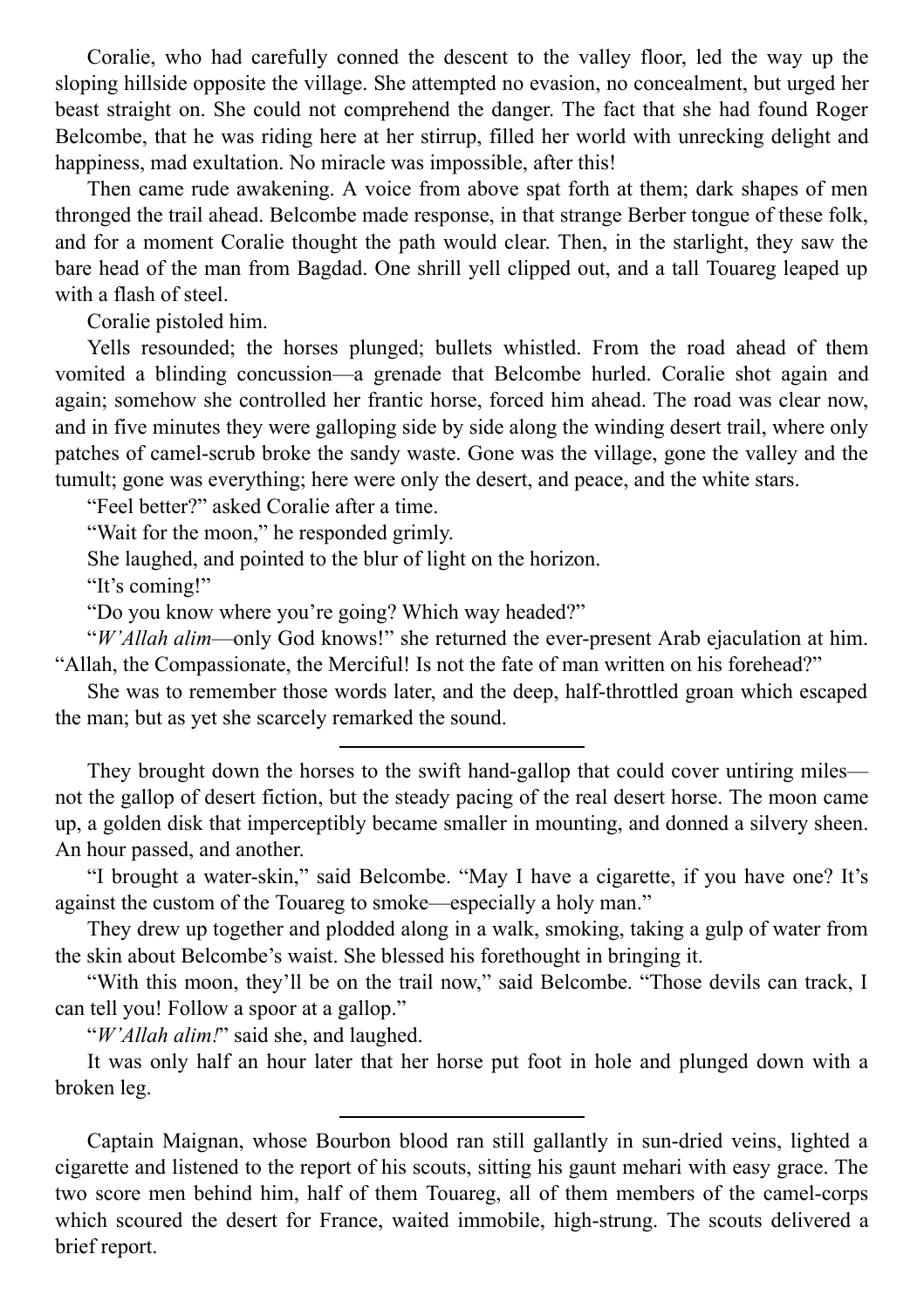"The firing came from a gully a mile to the left. We could see nothing, for the wadi was a deep one. The rifles, by the after-echo, are Mausers."

Maignan called up his stalwart, bronzed noncoms and commanded:

"Spread out. Surround. Advance."

A ripple of excitement passed through the waiting men. Mausers meant Itessan Touareg; these orders meant fight—they were free to fight, in their own fashion!

Sometimes the French are very wise.

The spindle-legged beasts stalked over the daybreak sands, ungainly, awkward, yet eating up the desert as only blooded mehari can. The swaying riders, half in Touareg veils, half in uniforms, spread out in a great crescent. The morning sunlight struck down at them blindingly, insufferably, intolerantly.

"*Y'Allah!*"

The yell shrilled up, was repeated, the great beasts hurtled forward at redoubled speed, swinging at the spot indicated by the scouts. From the wadi ahead scrambled some veiled figures on foot, then some plunging mehari, then a horse or two. A rifle spoke faintly; a rippling crash broke the morning as a volley thundered. With one wild, fierce yell the riders were into the wadi, plunging across it, firing after those who fled before them. The rifles ripped and crackled, then grew fainter as the mehari mounted the farther bank and raced on. The scream of a dying man died off in a gulp of agony.

Maignan, left alone on the scene, slipped from his saddle and ran forward. Among a cluster of boulders, behind a dead horse, he saw the figure of Coralie Smith, in her hand a grenade. She lowered it to the sand and stood smiling at him, bareheaded, the morning sunlight wiping weariness and pallor from her face.

"Thank the good God, mademoiselle!" he cried out, overjoyed, kissing her hand repeatedly. "I was afraid—afraid! When the detachment came, I brought them along at once. If you had only waited a few hours—"

"If I had waited those few hours," said Coralie, "my errand would have failed."

Maignan started, glanced around. Behind the dead horse, in the shadow of a boulder, he saw the figure of a man, one arm ripped naked and rudely bandaged. Now this man moved, struggled, opened his eyes and sat up.

"Who is he?" demanded Captain Maignan, meeting vivid gray eyes and starting in surprise.

"Flight Commander Roger Bel—"

A sudden exclamation burst from Maignan, checked the words on the girl's lips. She too turned to look at Belcombe, who was rising. He came erect, holding on to the boulder, smiling bitterly at them. The French officer swallowed hard, then saluted.

"Monsieur," he stammered, "Monsieur—"

Coralie was staring, astounded and horrified. It was her first sight of Roger since he had fallen to a Touareg bullet at the dawn. She had held them off, had been too busy with her automatic and the grenades to do more than hastily bandage his arm and leave him. Now her eyes widened.

Across his forehead were branded four small red circles in a line—the brand of the Itessan clan.

"You see it, eh?" Belcombe spoke slowly. "They put their accursed brand on me. You'd better go on, Coralie—leave me here. I'm a branded man."